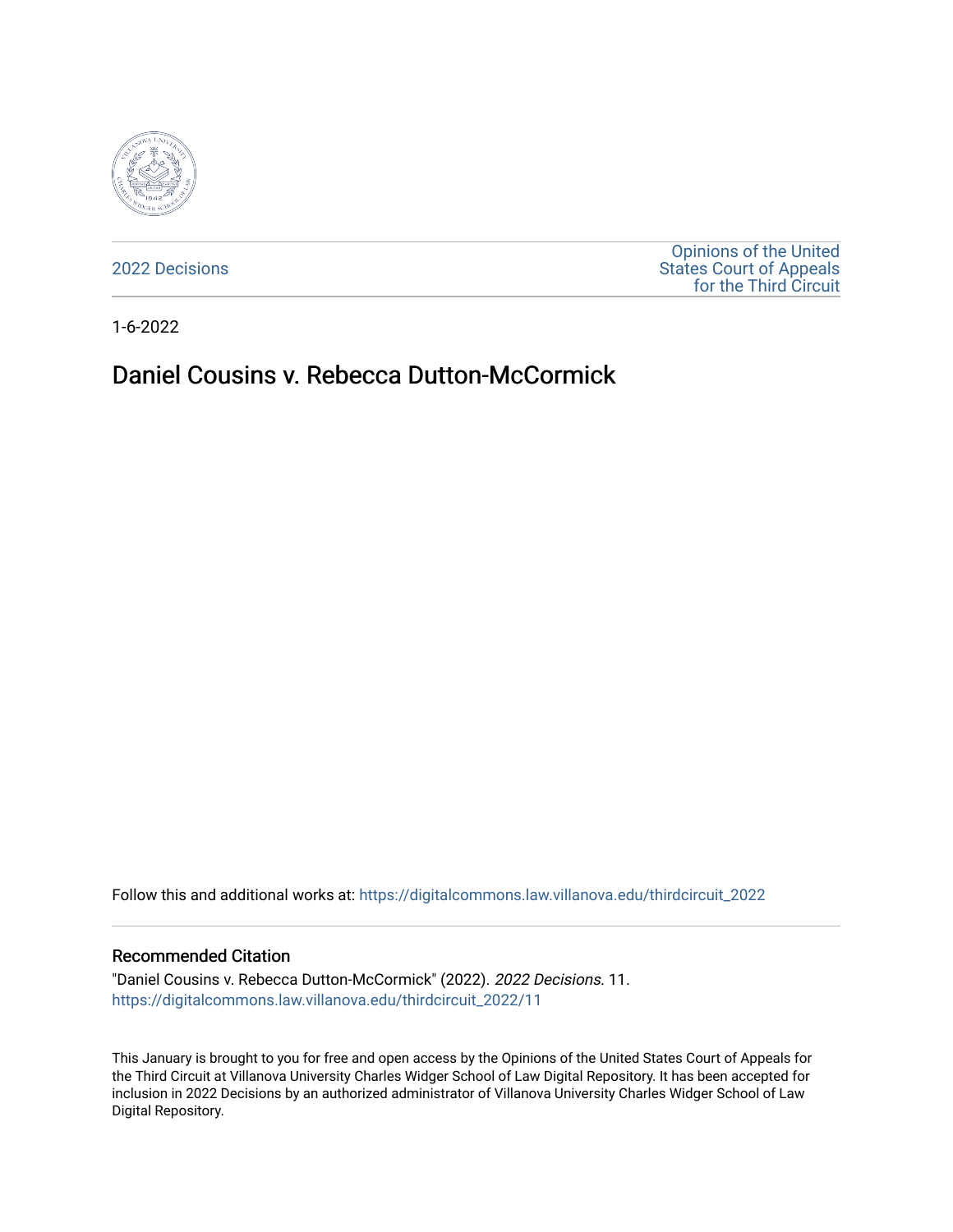#### **NOT PRECEDENTIAL**

## UNITED STATES COURT OF APPEALS FOR THE THIRD CIRCUIT

\_\_\_\_\_\_\_\_\_\_\_

No. 21-1561 \_\_\_\_\_\_\_\_\_\_\_

DANIEL R. COUSINS, Appellant

v.

REBECCA DUTTON-MCCORMICK, Law Librarian for James T. Vaughn Correctional Center; C/O ENOCH TOTIMEH; LT. BARRY BURMAN; MICHAEL LITTLE, Director of Legal Services

\_\_\_\_\_\_\_\_\_\_\_\_\_\_\_\_\_\_\_\_\_\_\_\_\_\_\_\_\_\_\_\_\_\_\_\_

On Appeal from the United States District Court for the District of Delaware (D.C. No. 1-16-cv-00302) District Judge: Honorable Leonard P. Stark

Submitted Pursuant to Third Circuit L.A.R. 34.1(a) on October 8, 2021

\_\_\_\_\_\_\_\_\_\_\_\_\_\_\_\_\_\_\_\_\_\_\_\_\_\_\_\_\_\_\_\_\_\_\_\_

Before: GREENAWAY, JR., KRAUSE, and BIBAS, Circuit Judges

(Opinion filed: January 6, 2022)

\_\_\_\_\_\_\_\_\_\_\_\_\_\_\_\_\_\_\_\_\_\_\_\_\_\_\_\_\_\_\_\_\_\_\_\_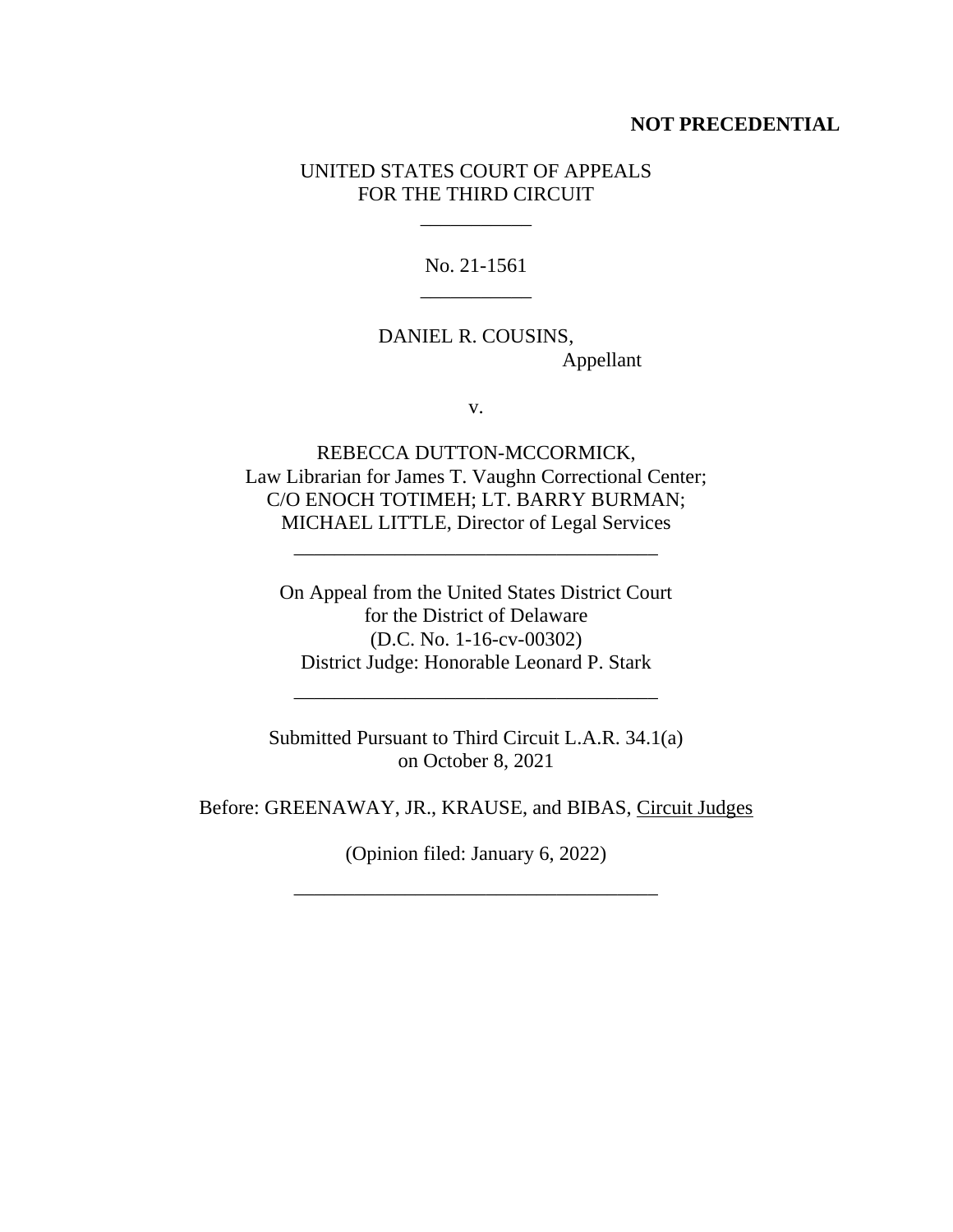## OPINION\* \_\_\_\_\_\_\_\_\_\_\_

\_\_\_\_\_\_\_\_\_\_\_

## PER CURIAM

Daniel R. Cousins, an inmate proceeding pro se, appeals from the District Court's order granting summary judgment to the defendants and from the denial of his motion to add the Delaware Department of Correction as a defendant. For the reasons set forth below, we will affirm.

I.

Cousins is a state prisoner currently housed at James T. Vaughn Correctional Center ("JTVCC") in Smyrna, Delaware. On June 16, 2014, Cousins complained to defendant Rebecca Dutton McCormick ("McCormick"), a JTVCC paralegal whose duties included supervising inmate paralegals and scheduling prisoner's requested legal appointments, that his access to the law library was being improperly restricted to only one visit a week. Cousins alleged that McCormick responded that she was responsible for deciding legal appointments for the law library. The next day Cousins wrote to the former director of legal services raising a concern that McCormick was limiting his access because of his offense of conviction.<sup>1</sup> The legal director explained that McCormick scheduled law library

This disposition is not an opinion of the full Court and pursuant to I.O.P. 5.7 does not constitute binding precedent.

<sup>&</sup>lt;sup>1</sup> Cousins was convicted of several sexual offenses, including two counts of first-degree rape. See Cousins v. State, 850 A.2d 302 (Del. 2004).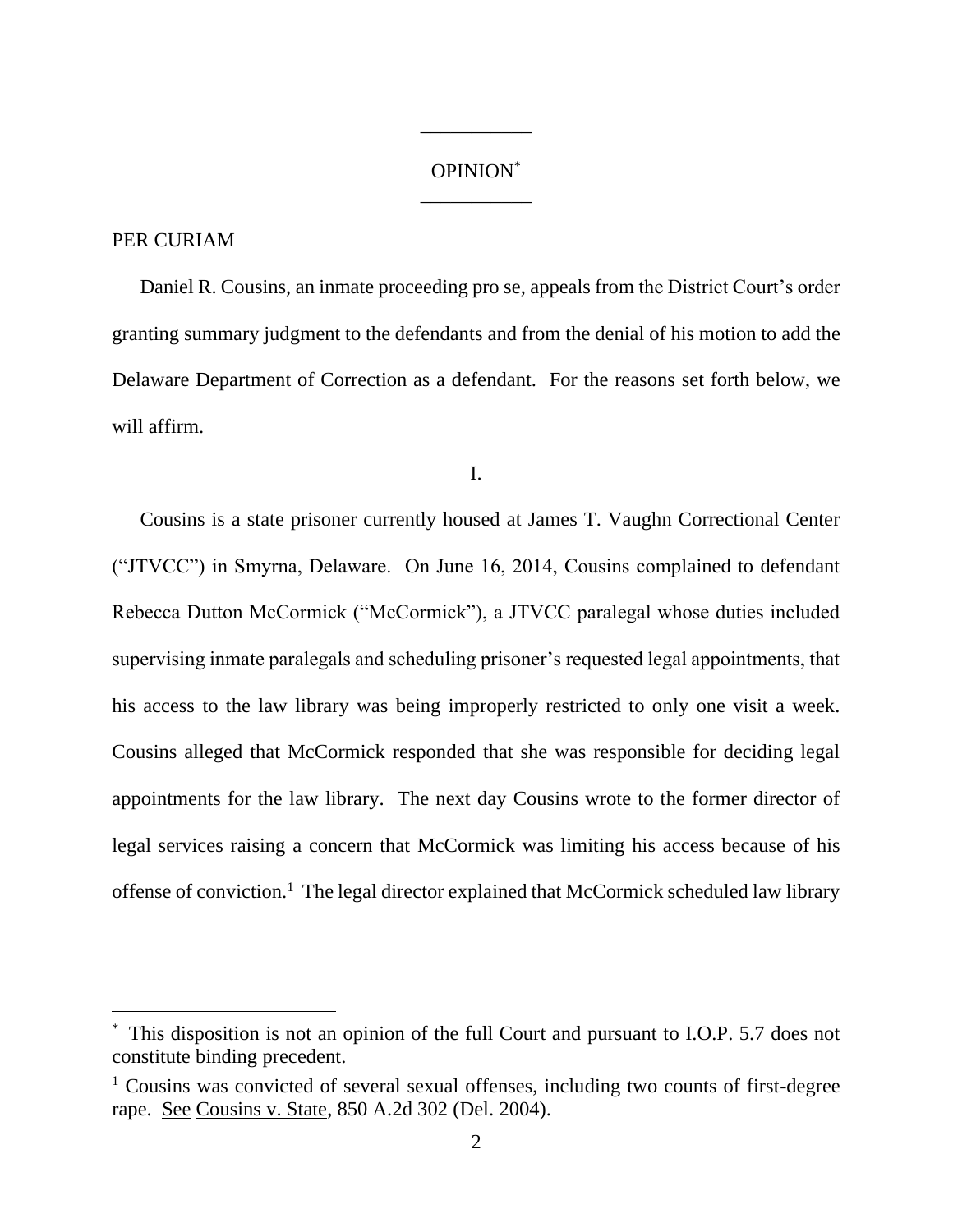appointments on a weekly basis, that the appointments could not be guaranteed, and the appointments were not based on an offender's conviction.

A little over a week later, on June 25, Cousins had an appointment in the law library where he checked out one of the library's typewriters. An inmate paralegal noticed that, during his scheduled legal appointment, Cousins was using the typewriter to transcribe his handwritten, sexually explicit manuscript. The paralegal informed McCormick of Cousins's activity. McCormick investigated the paralegal's report and observed that Cousins was working solely on his erotic manuscript and was not working on any legal matter. McCormick then reported the situation to defendant Correctional Officer Enoch Totimeh ("Totimeh") who was responsible for supervision and security for the law library.

Totimeh searched Cousins and his materials. After confirming that Cousins was producing sexually explicit material, Totimeh confiscated the manuscript, informed Cousins that his actions were an improper use of law library resources, and ordered Cousins to leave the library. Totimeh stated that Cousins was initially disorderly but ultimately complied with the order to leave the library. Cousins was then charged with multiple disciplinary violations and, after a hearing, was found guilty of abuse of privileges, failure to obey an order, and possession of non-dangerous contraband. Cousins was also transferred to a higher security housing area.<sup>2</sup>

<sup>&</sup>lt;sup>2</sup> Cousins did not appeal the disciplinary action. However, he did file a grievance requesting the return of his confiscated novel, which was denied, and wrote the former warden indicating that he intended to file a lawsuit over the incident.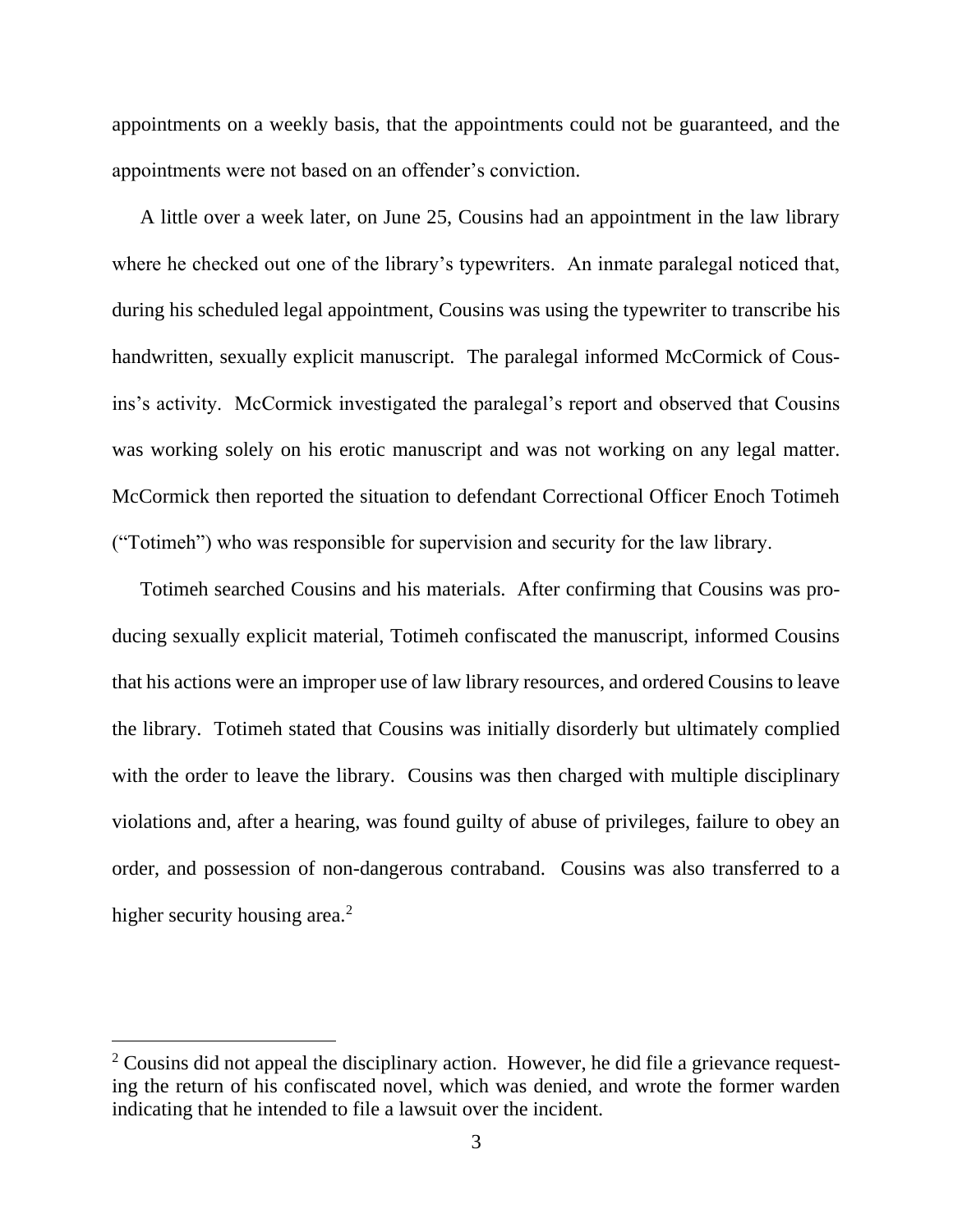In April 2016, Cousins filed a civil rights complaint alleging various claims related to the confiscation of his manuscript. The District Court screened his complaint under 28 U.S.C. §1915 and allowed two claims to proceed: 1) that the confiscation of his sexually explicit manuscript violated his First Amendment rights; and 2) that officers improperly retaliated against him following the complaints he raised regarding McCormick's scheduling of law library appointments. Cousins filed a motion to amend that included a request that the Delaware Department of Correction be added as a defendant, which the District Court denied. The defendants then filed a motion for summary judgment, which the Court granted. Cousins appeals from that order and from the denial of his request to add the Delaware Department of Correction as a defendant.

#### II.

We have jurisdiction over this appeal pursuant to 28 U.S.C. § 1291. We exercise plenary review over the District Court's grant of summary judgment, see Williams v. Beard, 482 F.3d 637, 639 (3d Cir. 2007), and review the Court's orders denying leave to amend for abuse of discretion, Connelly v. Steel Valley Sch. Dist., 706 F.3d 209, 217 (3d Cir. 2013). Summary judgment is appropriate "if the movant shows that there is no genuine dispute as to any material fact and the movant is entitled to judgment as a matter of law." Fed. R. Civ. P. 56(a). We may affirm on any basis supported by the record, Murray v. Bledsoe, 650 F.3d 246, 247 (3d Cir. 2011) (per curiam), and construe Cousins's pro se filings liberally. See Erickson v. Pardus, 551 U.S. 89, 94 (2007) (per curiam).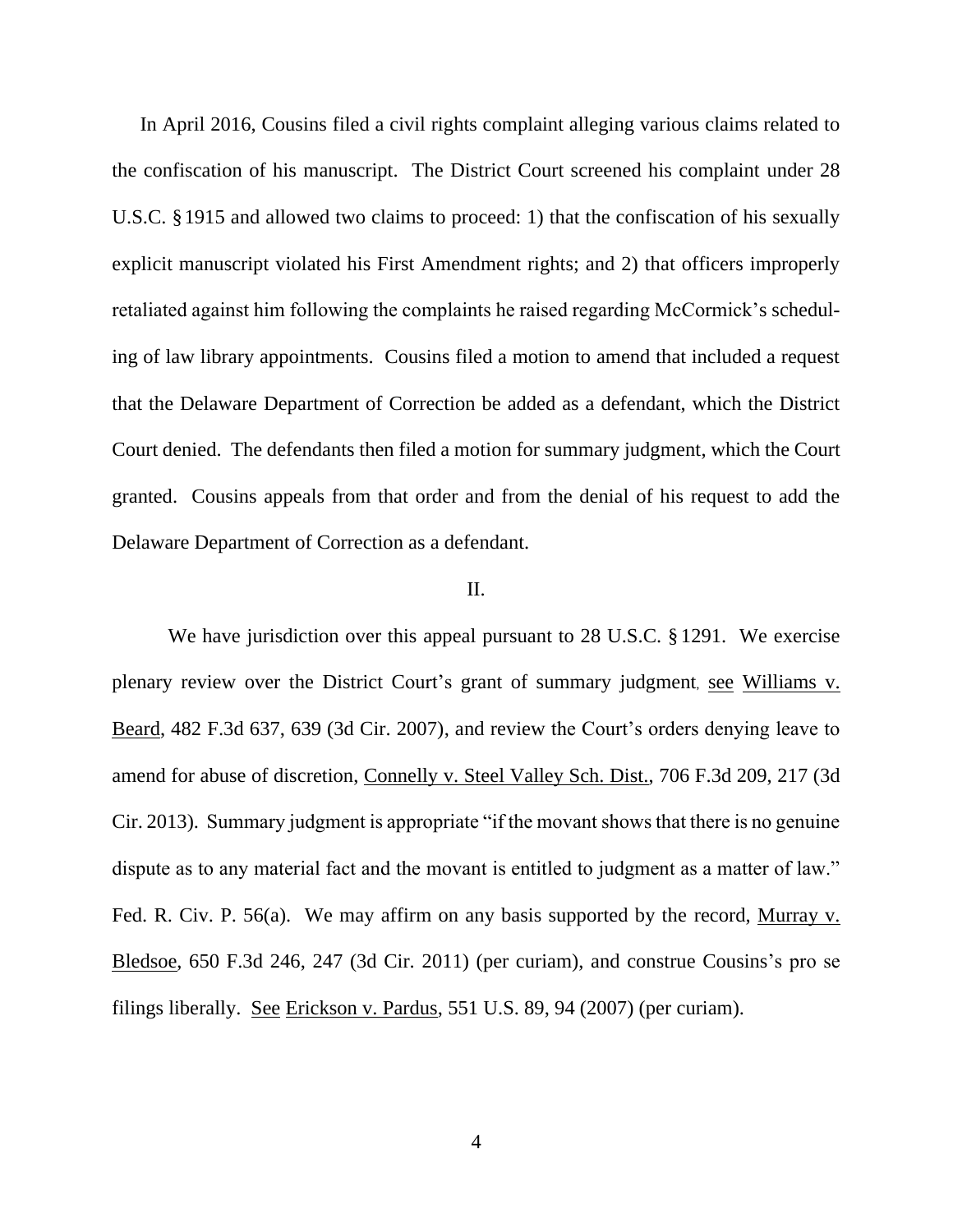III.

Cousins first argues that the confiscation of his sexually explicit manuscript violated his First Amendment rights. We disagree.

To evaluate whether a prison regulation violates a prisoner's First Amendment right to possess publications or legal materials, the Supreme Court has outlined four factors that are relevant in determining the reasonableness of the regulation: (1) there must be a "valid, rational connection between the prison regulation and the legitimate governmental interest put forward to justify it"; (2) whether the inmate has an "alternative means of exercising the right" at issue; (3) the burden that the accommodation would impose on prison resources; and (4) whether "ready alternatives for furthering the governmental interest [are] available." Beard v. Banks, 548 U.S. 521, 529 (2006) (internal quotation marks omitted).

As for the first factor, JTVCC maintains several policies that prohibit the introduction, possession, and distribution of sexually explicit material.<sup>3</sup> The regulations apply to "book[s], booklet[s], pamphlet[s], similar document[s]  $\dots$  plus other such materials," and provide guidance to prison officials for reviewing sexually explicit material.<sup>4</sup> Moreover, the prison rules and regulations make clear that sexually explicit material will be considered contraband and that prisoners cannot maintain such material among their possessions.<sup>5</sup>

<sup>&</sup>lt;sup>3</sup> See Delaware Department of Correction Bureau of Prisons Policy 4.5; Delaware Department of Correction Bureau of Prisons Policy 4.2; Delaware Department of Correction, JTVCC Inmate Housing Rules and Reference Guide.

<sup>4</sup> See Delaware Department of Correction Bureau of Prisons Policy 4.5 (defining what constitutes "sexually explicit" material).

<sup>5</sup> See Delaware Department of Correction Bureau of Prisons Policy 4.2; Delaware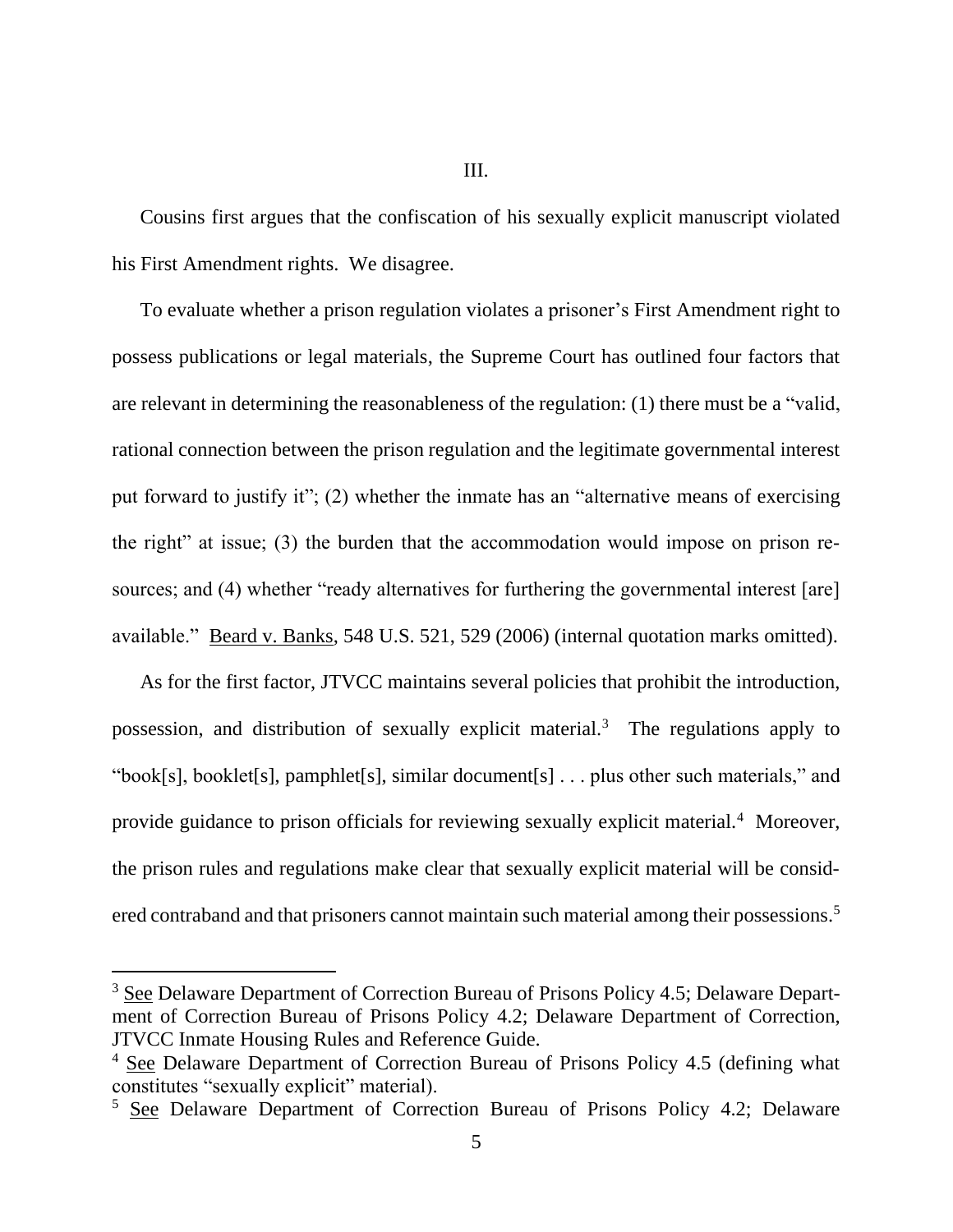The policies also make clear that sexually explicit material is prohibited for multiple reasons, including to promote safety, security, order, and discipline. There is no question that this is a legitimate penological interest, and that it is rationally related to the prison's rules barring sexually explicit material. See Thornburgh v. Abbott, 490 U.S. 401, 417 (1989) ("[I]t is rational for the Bureau to exclude materials," including sexually explicit materials, "that, although not necessarily 'likely' to lead to violence, are determined by the warden to create an intolerable risk of disorder under the conditions of a particular prison at a particular time."); Mauro v. Arpaio, 188 F.3d 1054, 1059 (9th Cir. 1999) (approving a "policy of excluding sexually explicit materials"); see also Pell v. Procunier, 417 U.S. 817, 823 (1974) (promoting prison security is "central to all other corrections goals.").

With respect to the other factors, the District Court found that Cousins failed to refute that he was able to "exercise his First Amendment rights in other ways, although not with respect to sexually explicit material," that the regulations were limited to "sexually explicit material," and that Cousins "failed to suggest any reasonable alternative 'that fully accommodates the prisoner's rights at de minimis cost to valid penological interests.'" (quoting Thornburgh, 490 U.S. at 418). App. 31L. We concur.

While Cousins acknowledges that JTVCC has a policy prohibiting the introduction of sexually explicit material, he argues that his novel did not fall under the prison's policy because it was not mailed into the institution.<sup>6</sup> However, this argument fails to

Department of Correction, JTVCC Inmate Housing Rules and Reference Guide.

 $6$  Cousins also argues that his material, is a "fictional, action, adventure, erotic novel which was written in order to report on or make aware about the real world women's issues of sex trafficking and sex slavery." To the extent that he is arguing that his manuscript falls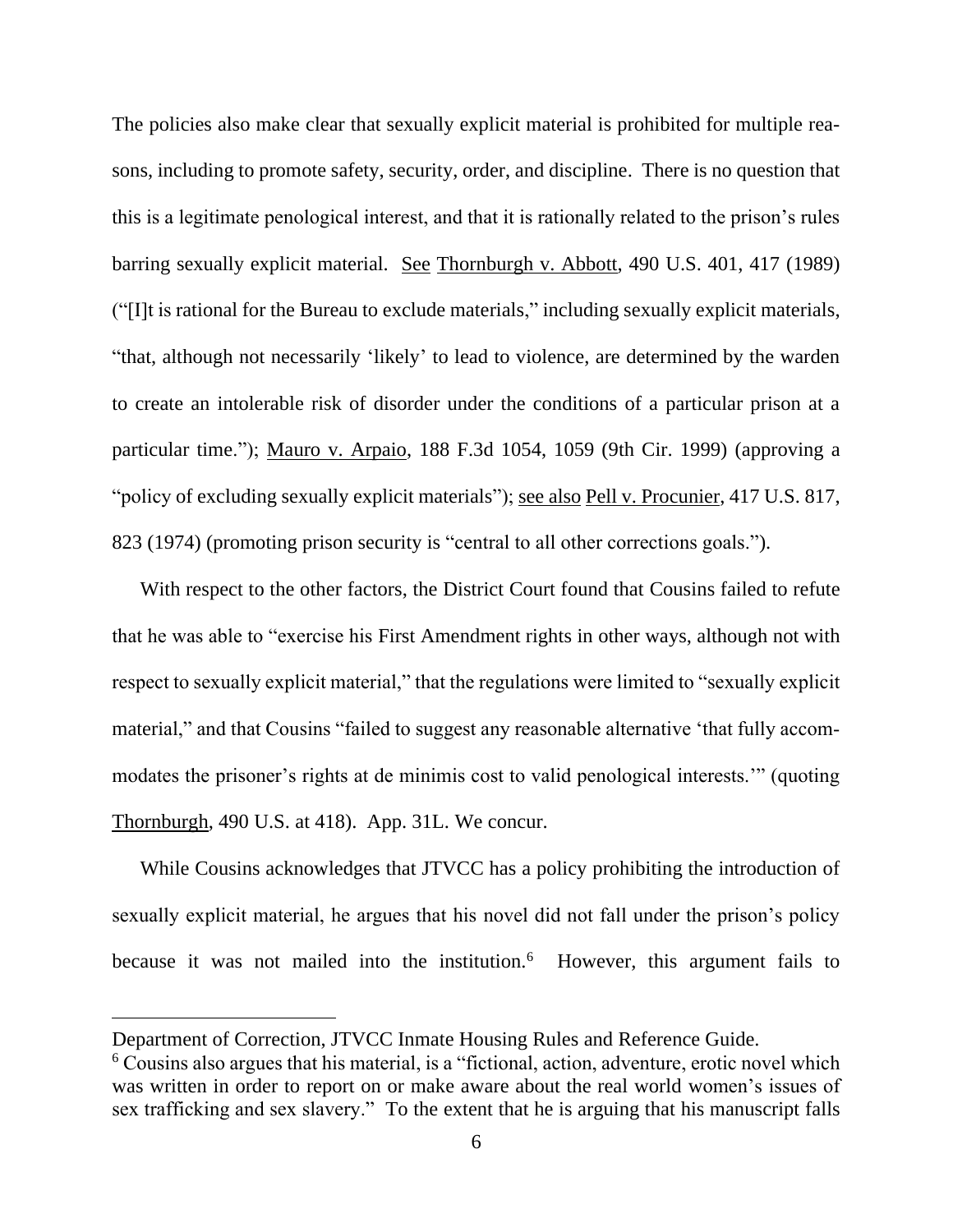acknowledge that the prison's regulations provide an expansive definition of what constitutes a sexually explicit "publication," prohibit the possession of such material, and explicitly bar the introduction of such material into the prison. Additionally, Cousins admits that he possessed the material and that he shared his manuscript with other prisoners. Cousins's circulation of his manuscript is precisely what the regulations are designed to prohibit. Accordingly, the District Court correctly denied his claim.

Cousins next argues that the defendants retaliated against him in violation of the First Amendment by searching him, confiscating his manuscript, and taking disciplinary action. To make out a prima facie case of First Amendment retaliation, a claimant "must prove that: 1) the conduct in which he was engaged was constitutionally protected; 2) he suffered 'adverse action' at the hands of prison officials; and 3) his constitutionally protected conduct was a substantial or motivating factor in the decision to discipline him." Carter v. McGrady, 292 F.3d 152, 157-58 (3d Cir. 2002).

If a prisoner makes out this prima facie case, the burden shifts to the prison officials to show that "they would have made the same decision absent the protected conduct for reasons reasonably related to a legitimate penological interest." Rauser v. Horn, 241 F.3d 330, 334 (3d Cir. 2001). "[W]e evaluate . . . 'the quantum of evidence' of the misconduct to determine whether the prison officials' decision to discipline an inmate for his violations of prison policy was within the broad discretion we must afford them." Watson v. Rozum,

within an exception that allows sexual content of a "news or information type," we disagree. As the District Court's determined in reviewing excerpts of Cousins's manuscript, entitled "The Sexatary and the Secrets," there is no question that the material is "sexually explicit" within the meaning of the DOC's regulations.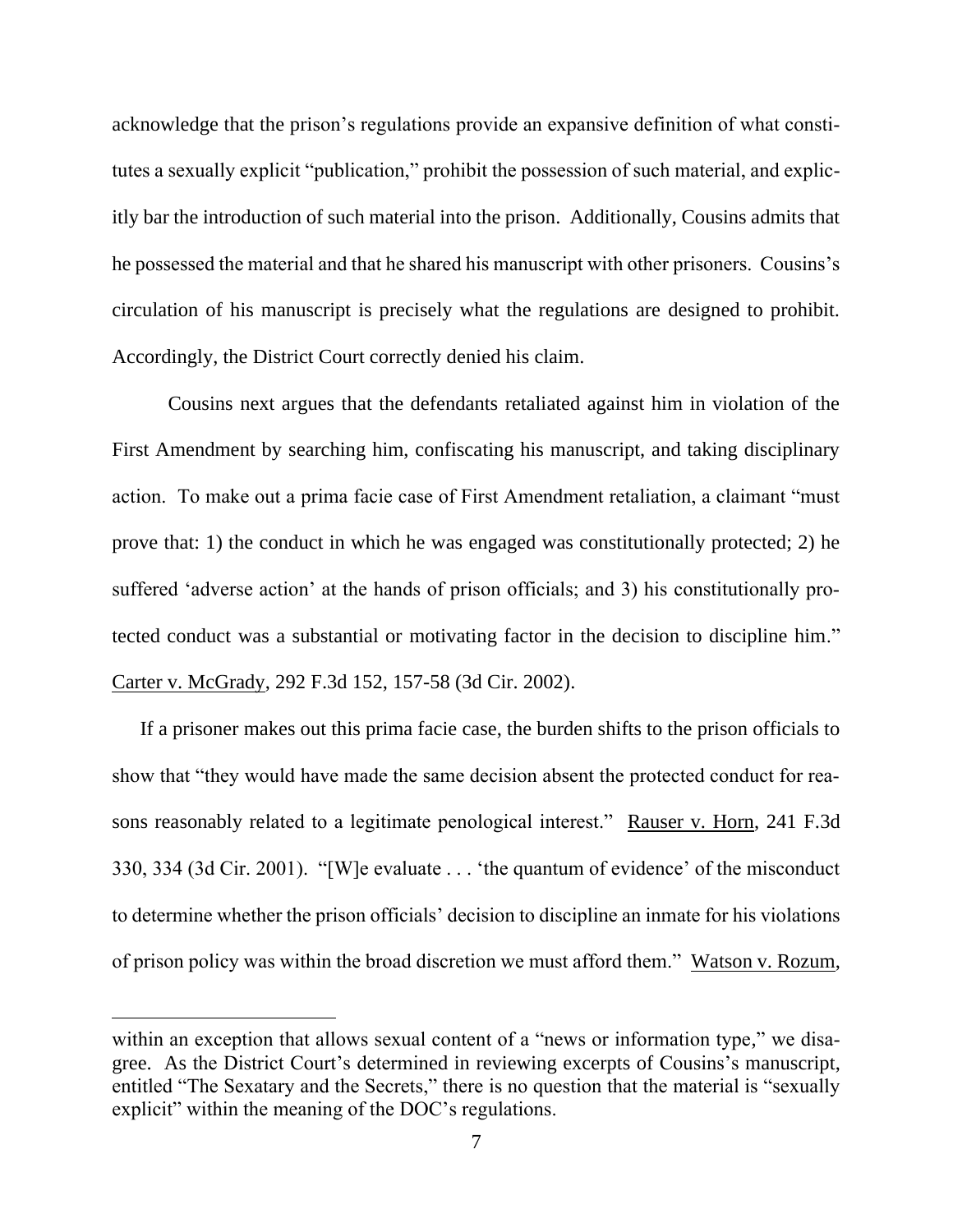834 F.3d 417, 426 (3d Cir. 2016) (quoting Carter, 292 F.3d at 159). "[M]ost prisoners' retaliation claims will fail if the misconduct charges are supported by the evidence." Id. at 425.

The District Court concluded that Cousins failed to state a prima facie case of retaliation but, even if he had, that defendants were entitled to summary judgment because the evidence supported the decisions to discipline him. We agree with the District Court's conclusion.

As outlined above, Cousins's manuscript was prohibited contraband and was properly confiscated under prison policy and there is no indication that Cousins was targeted for retaliation. The record established that a fellow prisoner first observed Cousins's improper use of the library typewriter and sexually explicit writing. Defendants were informed of the potential misconduct which initiated the search and confiscation. Cousins was then disciplined pursuant to JTVCC policies for abuse of privileges and possession of non-dangerous contraband, the prohibited manuscript. Accordingly, given the evidence that Cousins was disciplined in clear violation of prison policies there is no genuine issue of material fact that such action was "reasonably related to legitimate penological interests," and that Cousins "would have been disciplined notwithstanding" his prior complaints against McCormick. Carter, 292 F.3d at 159; Watson, 834 F.3d at 426. Thus, we will affirm the District Court's grant of summary judgment on the retaliation claim.<sup>7</sup>

<sup>7</sup> Additionally, as the District Court explained, Cousins failed to establish a prima facie case of retaliation against defendant Burman. Cousins showed no evidence that Burman personally confiscated his writings; ordered a search of his cell; ordered his placement to a higher security level; or was involved in the punishment imposed on him upon the finding